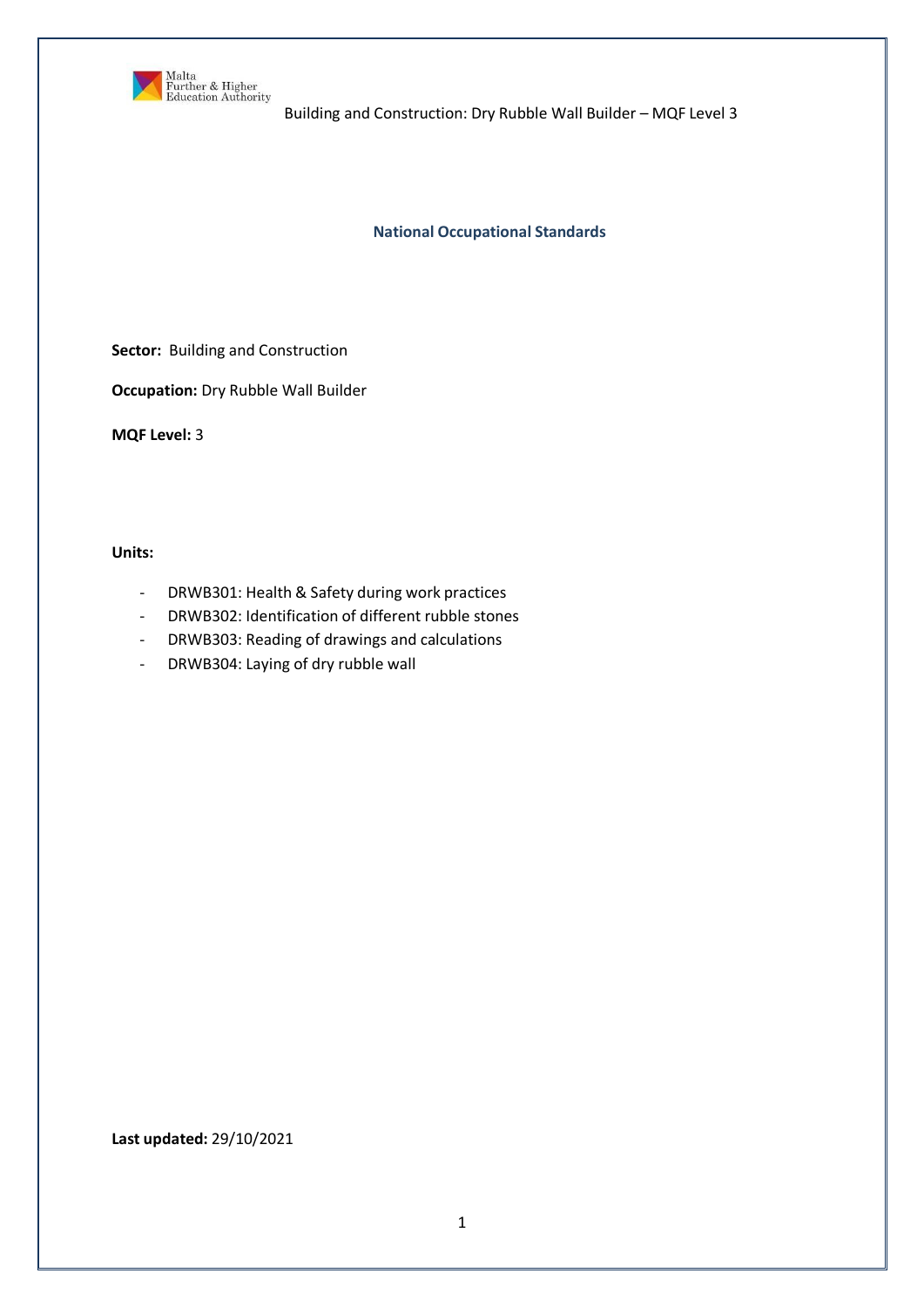

## **DRWB301: Health & Safety during work practices**

This unit is about being able to use safe procedures and safe work practices. The persons carrying out thiswork must possess the necessary knowledge and skills to ensure that their actions do not create health and safety risks to themselves and others, and to identify risks and hazards associated with the working environment, tools, equipment, materials.

# **Performance Criteria**

The candidate must have the necessary knowledge and skills to:

- 1. Carry out and ensure safe working practices to prevent hazards and to ensure the safety of oneself, workers, and members of the public.
- 2. Carry out and ensure safe working practices when using appropriate equipment and materials to prevent damages to work areas and injuries to oneself and 3rd parties.
- 3. Carry out and ensure the safe erection, use and dismantling of simple access platforms less than 2m high.
- 4. Set up safety barriers and adequate edge protection around a work environment to protect colleagues and members of the public.
- 5. Use protective clothing and safety equipment according to specifications issued by manufacturers and know the whereabouts of first aid equipment.
- 6. Use, handle, and store materials hazardous to health in a safe manner and with proper labelling.
- 7. Ensure that the site is always not accessible to unauthorized persons and according to standard procedures.

## **Required Knowledge**

The Level 3 Dry Rubble Wall Builder must know and explain:

- 1. The roles and responsibilities of themselves and others under the Health and Safety Act.
- 2. The health and safety risks associated with their role which includes tools, materials and equipment used and working practices and procedures.
- 3. The health concerns associated with the workplace and safe practices when carrying out work.
- 4. The potential hazards at the place of work (such, slippery and uneven surfaces, dust, handling and transporting, heights, improper use of tools and equipment).
- 5. The importance of being alert to the presence of hazards in the place of work.
- 6. The emergency procedures in the place of work and the first aid facilities that exist within the work area.
- 7. The best way to make use of barricades, industrial hurdles, and warning signs to make areas clearly marked out of bounds for protecting customer's property.
- 8. The safety procedures when using scaffold platforms (less than 2 m). (Note: knowledge on how to use a scaffold safely is not limited to height. The limitation is only when erecting, dismantling, and taking responsibility of the scaffold).
- 9. The safety requirements and regulations regarding scaffolds higher than 2m. (certification and weekly checks by competent persons. Any changes to the structure, certificating needs to be done again by the competent person).
- 10. The necessary safety precautions including the use of protective clothing and equipment for a range of applications.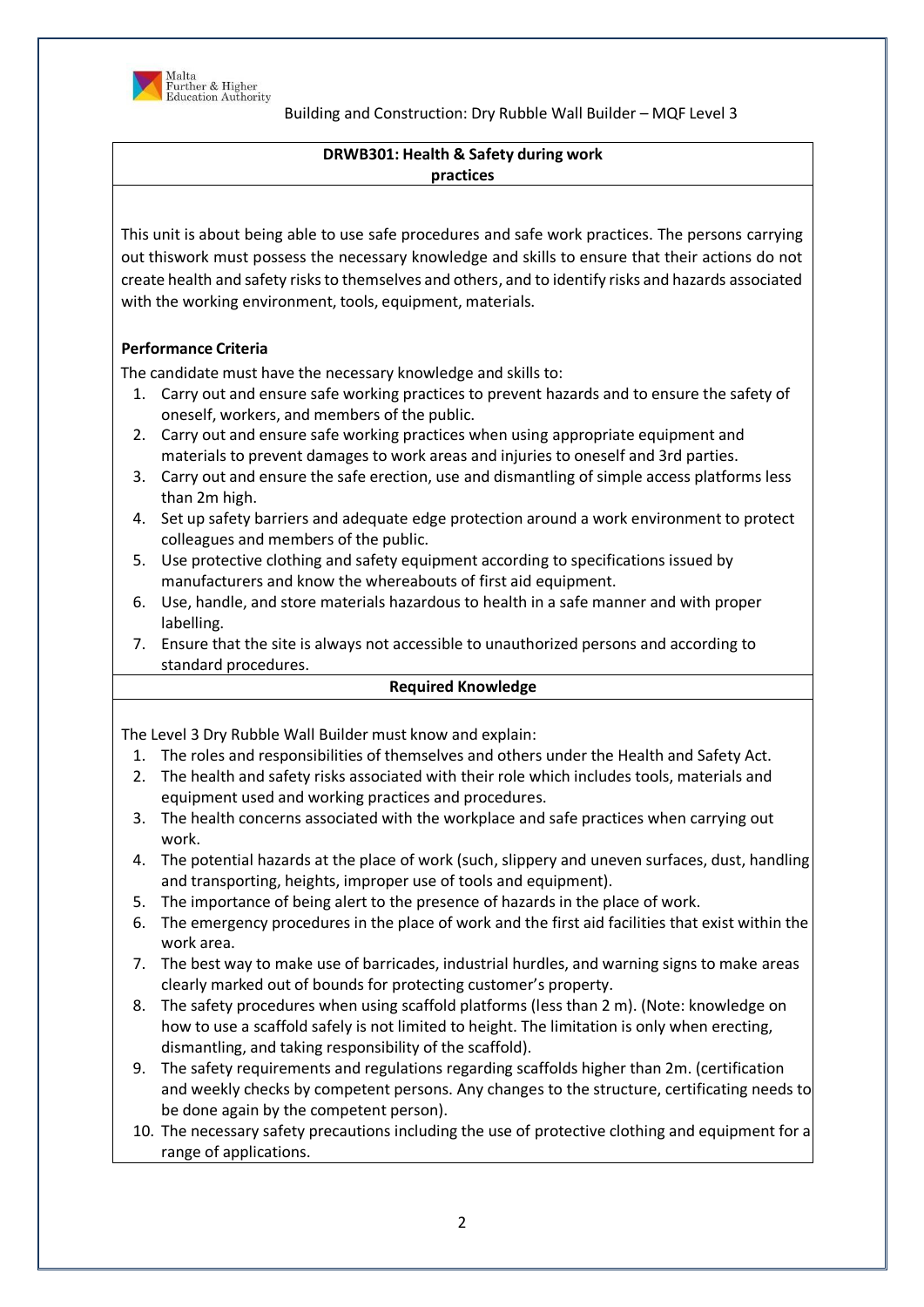

#### **Required Skills**

- 1. Identify which health and safety procedures are relevant to the working environment.
- 2. Seek competent person's assistance when help is needed.
- 3. Ensure compliance with duties and obligations as defined by the Occupational Health & Safety Act 2000 and recent amendments within their remit.
- 4. Follow workplace policies and supervisors' instructions for the safe use and maintenance of tools and equipment.
- 5. Control health and safety hazards within the job responsibility.
- 6. Report any hazards which may present risk.
- 7. Follow correct procedures in the event of injuries to themselves or others.
- 8. Apply the necessary skills to erect, use and dismantle access equipment (at height less than 2m).
- 9. Read, interpret, and install warning signs and sets up safety barriers and edge protection around working areas.
- 10. Equip oneself with the appropriate protective clothing and safety equipment for rubble wall building including preparatory works and some other specific tasks.
- 11. Monitor the workplace and maintain good housekeeping whilst keeping it free from hazards.
- 12. Advocate appropriate health and safety procedures.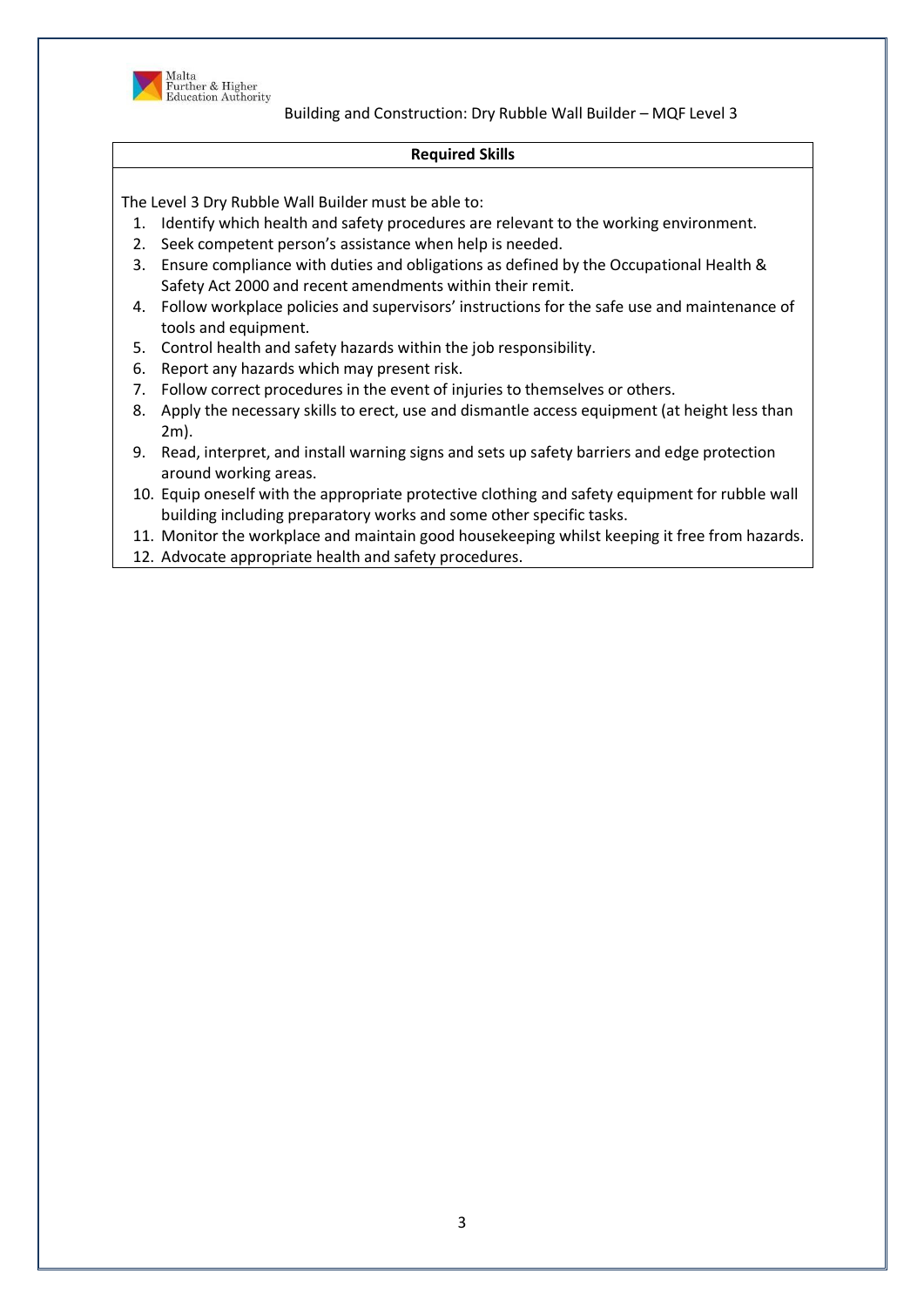

### **DRWB302: Identification of different rubble stones**

This unit is about identifying the different materials forspecific applications based on their technical properties and identifying direct and indirect environmental impacts.

### **Performance Criteria**

The candidate must have the necessary knowledge and skills to:

- 1. Distinguish between type of different sizes of rubble stones hearting's (mazkan), Pinning's (filsa) headstone (ktajjen).
- 2. Distinguish between where and when insert a range of bonding-ties when applicable.
- 3. Distinguish between where and when insert of pinning's when applicable
- 4. Distinguish between the different sizes of rubble stones needed to properly execute job.

### **Required Knowledge**

The Level 3 Dry Rubble Wall Builder must know and explain:

- 1. How to choose a range of the size rubble stones and procedures before applying to the relevant work and their benefits.
- 2. How to use Pinning's and Hearting's in the construction of the rubble wall construction.
- 3. How to use a headstone (ktajjen) as a binding layer between the different masonry courses.
- 4. The methods and techniques to minimize wastage and to minimize environmental risks.

#### **Required Skills**

- 1. Decide how wide and long the rubble wall to be and directions
- 2. Calculate the quantity and size of rubble stones needed
- 3. Dig the length of the wall to provide a stable foundation
- 4. Use a batter and a string line the length of the wall
- 5. Slant the stones of each course at least 1cm (1 centimeter), fill between the stones with hearting, pinning-stone, so water can pass through.
- 6. Know how to lay walls into an existing structure, levelling the wall, and building on slopes, building corners, type of damages and repair retaining rubble walls.
- 7. Make sure to clear up and tidy the work area at the end of the working day.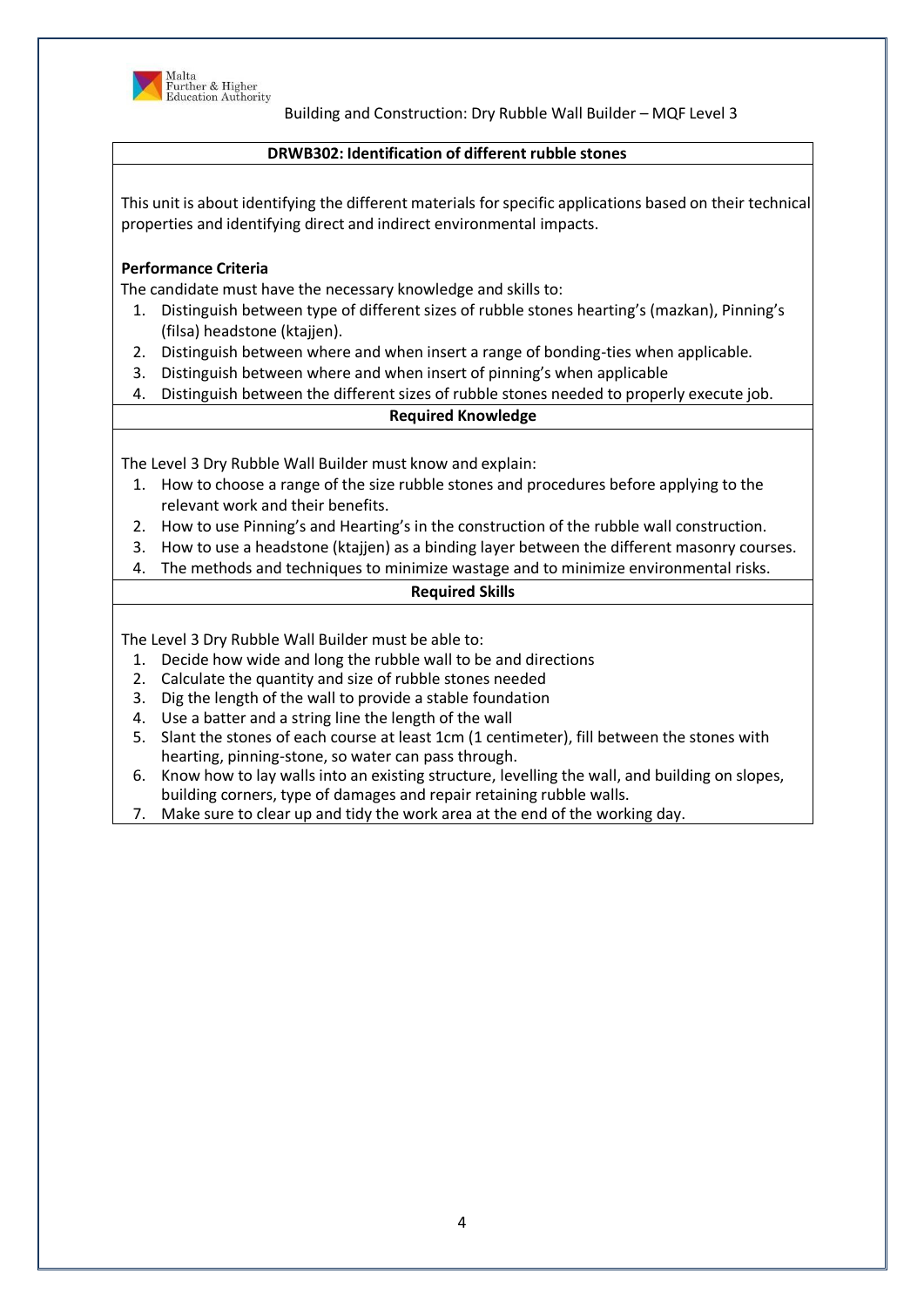

### **DRWB303: Reading of drawings and calculations**

This unit is about understanding and applying dimensions from drawings and calculating quantities inthe preparation, costing, and estimation.

## **Performance Criteria**

The candidate must have the necessary knowledge and skills to:

- 1. Read and interpret plans and specifications to establish important building levels.
- 2. Calculate the quantities of stones required to meet work schedules.
- 3. Set out the posts, and any openings indicated in drawings.
- 4. Know how to tackle all the various types of foundations found.
- 5. Understand the building regulations.
- 6. Identify the various types and shapes of wall openings.

## **Required Knowledge**

The Level 3 Dry Rubble Wall Builder must know and explain:

- 1. Compilations of overall linear dimensions from drawings.
- 2. Calculations including those involving quantities and costs of materials.
- 3. The tools and equipment to be used to set out alignment.
- 4. The correct procedure for setting out work systems.
- 5. The scaling of working drawings from plans.
- 6. The spirit levels and other levelling equipment available specifically designed for building of walls on inclined planes.

### **Required Skills**

- 1. Translate drawing direct to setting out of work where necessary.
- 2. Check the wooden batter for accuracy.
- 3. Translate quality specifications on actual work. Calculate quantity of rubble stones and other materials required for a job.
- 4. Calculate quantity of rubble stones and other materials required for a job.
- 5. Take-off quantities from drawing.
- 6. Measure and comprehend calculations using metric units.
- 7. Read and show awareness of annotated building drawings.
- 8. Keep record of any variations and deviation from plans.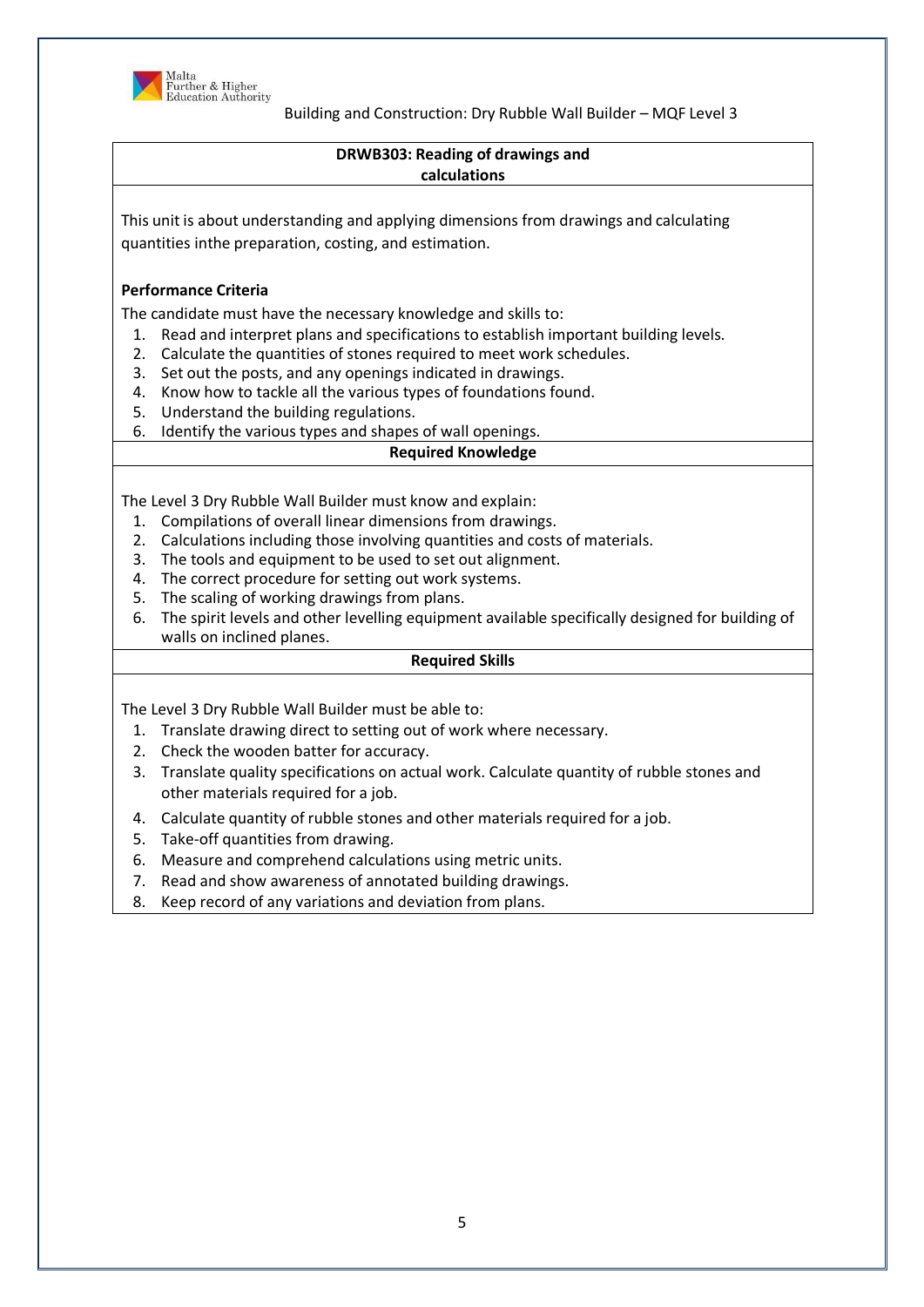

### **DRWB304: Laying of dry rubble wall**

This unit is about the understanding the process of laying and building a rubble wall.

### **Performance Criteria**

The candidate must have the necessary knowledge and skills to:

- 1. State the criteria for the selection and sizes of stones.
- 2. State the tools, accessories and equipment used for construction of a rubble wall.
- 3. Identify and explain dry stone masonry, gravity, friction, and other skills required for such work.
- 4. Clear a level pad of suitable dimensions to build the rubble wall.
- 5. Set up batter boards.
- 6. Make sure that the foundation is line is straight by using the necessary calculations.
- 7. Build rubble walls in a robust manner using the materials available and with the required slant
- 8. Ensure Bond stones penetrating through the whole width of the wall should be placed every 2 meters or as specified from the competent person.
- 9. Carry out the safe erection, use and dismantling of simple system scaffold platforms less than 2m high.

### **Required Knowledge**

The Level 3 Dry Rubble Wall Builder must know and explain:

- 1. The relevant building regulations.
- 2. Various components of the Building and Construction of a rubble wall. Safety measures in the building industry.
- 3. The different types of foundations.
- 4. The safe working practices to be used to prevent hazards and to ensure the safety of workers and members of the public.
- 5. The safe working practices using appropriate equipment and materials to prevent damages to work areas.
- 6. How to recognize and understand the various types of foundations and types of walls.
- 7. The different protective clothing and safety equipment used to accomplish the tasks.
- 8. The safe lifting and handling of heavy stones.
- 9. How to safely erect, use and dismantle of any simple scaffold platforms that are less than 2m high.
- 10. The safety procedures during demolishing works and also during working on heights.
- 11. The relevant building techniques and regulations: straight walls, curved walls, retaining walls, weep holes etc.

12. How to ensure safe working practices to prevent hazards and to ensure the safety of workers and members of the public before commencement and throughout the works.

#### **Required Skills**

- 1. Make the necessary calculations for quantities and costs of materials needed.
- 2. Plan a rubble wall from a given requirements.
- 3. Choose the right stones from a quarry. Grading of stone: size, length and weight, face-stones, hearting and pinning rubble.
- 4. Lay out the space and orientation of the wall.
- 5. Dig and prepare the orientation of the foundation of the rubble wall.
- 6. Identify which safety equipment and tools will be required.
- 7. Decide how wide and long the rubble wall to be and orientation.
- 8. Dig the length of the wall to provide a stable foundation.